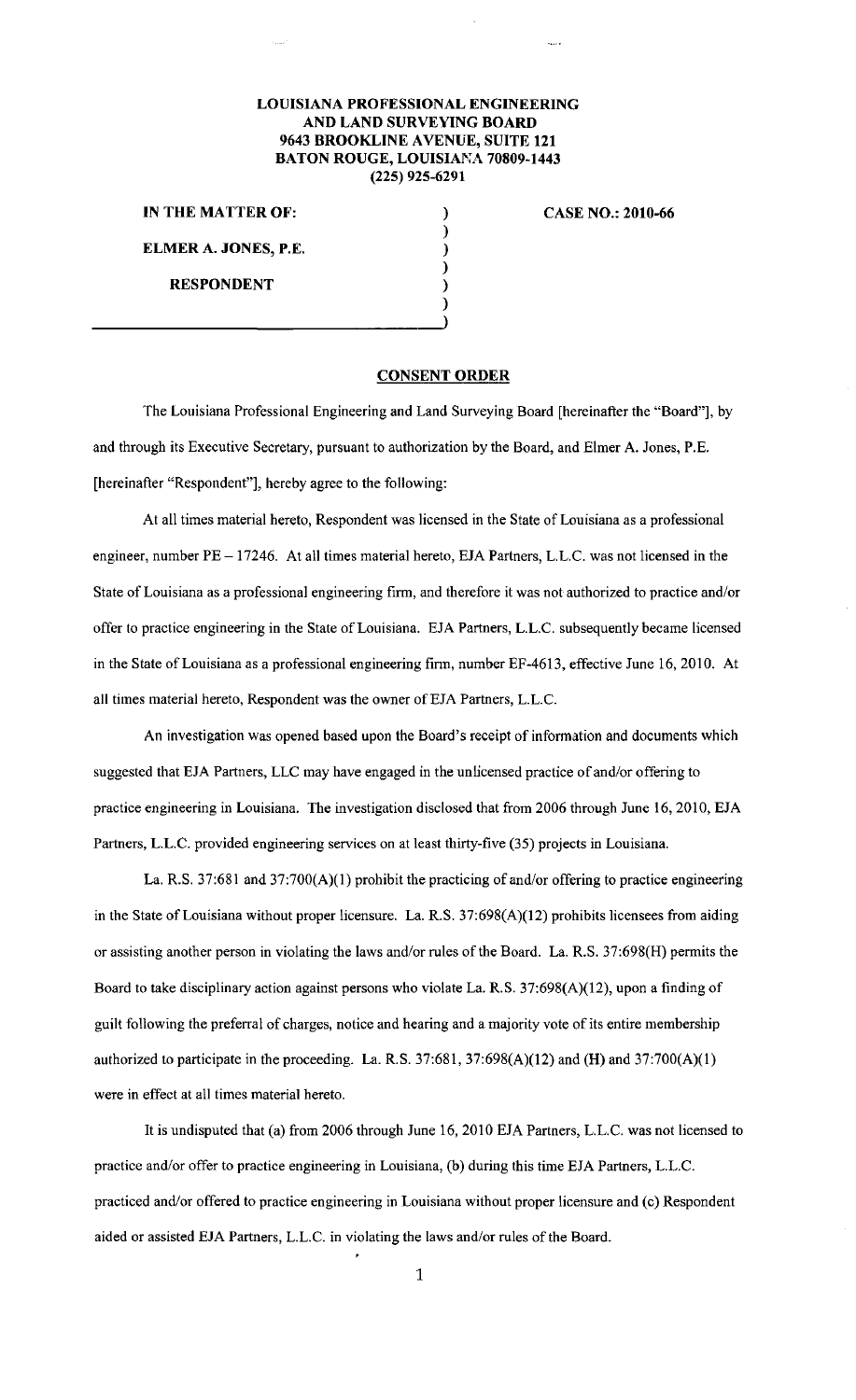By letter dated August 27, 2010, the Board gave notice to Respondent that it was considering the preferral of charges against Respondent on the grounds that he may have violated La. R.S. 37:698(A)(12), relative to the aiding or assisting of another person in violating the laws and/or rules of the Board.

Wishing to dispense with the need for further disciplinary action and to conclude the instant proceeding without further delay and expense, for the purpose of this proceeding only, Respondent and the Board do hereby enter into this Consent Order, in which Respondent of his own free will consents to the issuance of a Consent Order by the Board, wherein Respondent agrees to (a) pay a fine of five hundred (\$500) dollars, (b) pay administrative costs of two hundred twenty and 61/100 (\$220.61) dollars, (c) successfully complete the Board's online Louisiana Laws and Rules Examination, (c) successfully complete the Board's online Louisiana Professionalism and Ethics Examination, and (d) the publishing of this Consent Order on the Board's website and a summary of this matter in the Board's official journal, the Louisiana Engineer and Surveyor Journal, and the reporting of this matter to the National Council of Examiners for Engineering and Surveying (NCEES), identifying Respondent by name.

Respondent admits to a violation of the referenced laws and/or rules regarding the aiding or assisting of another person in violating the laws and/or rules of the Board. Respondent acknowledges awareness of said laws and/or rules and states that he will comply with all applicable laws and rules henceforth. Respondent has been advised of his right to be represented by counsel before the Board and/or to appear at any hearing personally or by counsel and present witnesses and evidence in his own behalf, and he hereby waives this right and his right to appeal; and he states affirmatively that he has been afforded all administrative remedies due him under the law.

Therefore, in consideration of the foregoing and by his signing this Consent Order, Respondent does hereby waive his right to a hearing before the Board, to the presenting of evidence and witnesses in his behalf, to Findings of Fact and Conclusions of Law in this case, and to judicial review of this Consent Order.

Respondent hereby represents (a) that he fully understands the meaning and intent of this Consent Order, including but not limited to its final and binding effect, (b) that he has voluntarily entered into this Consent Order and that no other promise or agreement of any kind has been made to or with him by any person whatsoever to cause the execution of this instrument and (c) that the sanctions set forth in this Consent Order do not prevent the Board from taking further disciplinary or enforcement action against Respondent on matters not specifically addressed in this Consent Order.

WHEREFORE, the Louisiana Professional Engineering and Land Surveying Board and Respondent agree that: